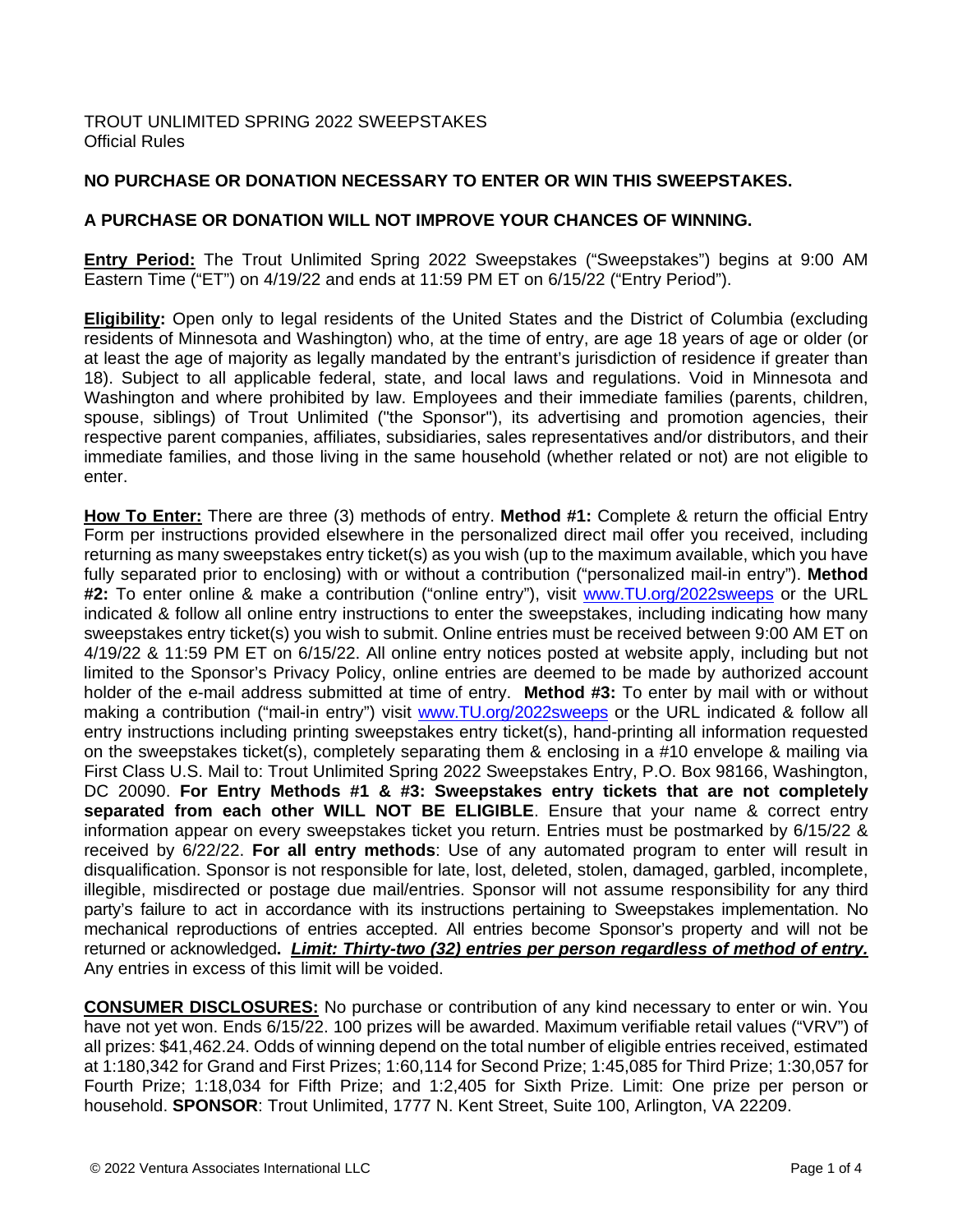**One (1) Grand Prize**: 4-Days/5-Nights Getaway for two at the Linehan Outfitting Company Yaak Valley log cabin ("destination"); consisting of: a) guided fishing, lodging, non-alcoholic beverages, river shuttles, and any fishing gear needed. Does not include meals; b) Travel & Food Allowance of \$2,000 to/from destination; c) two Trout Unlimited Family Life Memberships; d) two Winston ALPHA+ 9' 6-Weight, 4- Piece Rods & Fully-Loaded Cheeky Limitless 375 Reels; e) two Fishpond Eco & On-The-Go Collections; and f) two Flymen Fishing Company Top & Drop Signature Fly Assortment. All other expenses not specifically mentioned herein, including but not limited to, travel and food expenses in excess of \$2,000, activities beyond those provided, appropriate clothing, travel insurance, fishing licenses, private water, amenities or fees & gratuities, and any and all other unspecified costs associated with claiming and/or using the Grand Prize are the responsibility of winner & guest. Prize details are at Sponsor's sole discretion. Winner will be given instructions on how to redeem prize. Travel and lodging arrangements must be made by the winner. Travel and lodging are subject to availability; certain restrictions and blackout dates may apply. Winner & guest are solely responsible for obtaining the proper travel documentation (e.g., valid photo ID, etc.) prior to travel. Winner's guest must be at least the age of majority as legally mandated by his or her jurisdiction of residence and will be required to sign a Liability Release prior to travel. Winner & guest must travel on same dates & itinerary. Trip must conclude by 12/31/2023 or prize will be forfeited and Sponsor shall have no further obligation to winner or guest. Winner and guest understand and agree that, in response to economic and/or social conditions due to pandemic/endemic situation, Sponsor may be compelled to cancel the trip with little (if any) advanced notice. Grand Prize VRV: \$13,743.10.

**One (1) First Prize**: Flycraft Stealth X Fishing Boat Package, consisting of: 5-chamber bombproof raft, ultralight aluminum frame, Flycraft sallow water oars, gear rack, 360-degree rotating padded seats, internal anchor system, cam straps, high-capacity air pump, field repair kit, and 3-year factory warranty. First Prize VRV: \$5,835.00. Winner may elect to receive \$2,000 cash in lieu of the boat package, cash will be awarded in the form of a corporate check.

**Three (3) Second Prizes**: Winston ALPHA+ 9' 6-Weight, 4-Piece Rod & Fully-Loaded Cheeky Limitless 375 Reel. Second Prize VRV: \$1,517.00 each prize.

**Four (4) Third Prizes**: Fishpond Eco & On-The-Go Collection, consisting of: Thunderhead Backpack, Thunderhead Sling Pack (w/ Emerger net), Cutbank Gear Bag, and River Rat 2.0 Coozies, Fishpond's Field line, Jagged Basin Duffel, Boulder Briefcase, Cabin Creek Toiletry Kit, and Blizzard Soft Cooler. Third Prize VRV: \$1,419.55 each prize.

**Six (6) Fourth Prizes**: Riversmith 2-Banger River Quiver & TU Stickers. Fourth Prize VRV: \$504.99 each prize.

**Ten (10) Fifth Prizes**: Flymen Top & Drop Signature Fly Assortment. Fifth Prize VRV: \$300.00 each prize.

**Seventy-five (75) Sixth Prizes**: \$75 Gift Card to Trout Unlimited's Gear Site. Usage of gift card is subject to Trout Unlimited gift card's terms and conditions. Sixth Prize VRV: \$75.00 each prize.

Prize images depicted in advertising and promotional materials may vary from the actual prize and any depiction of a prize is for illustrative purposes only and may not reflect the images of the actual prize won. The trademarks associated with prizes are the property of their respective owners. Winners acknowledge the Released Parties (as defined herein) do not make, nor are in any manner responsible for any warranty, representations, expressed or implied, in fact or in law, relative to the quality, conditions, fitness or any aspect of any merchandize prize.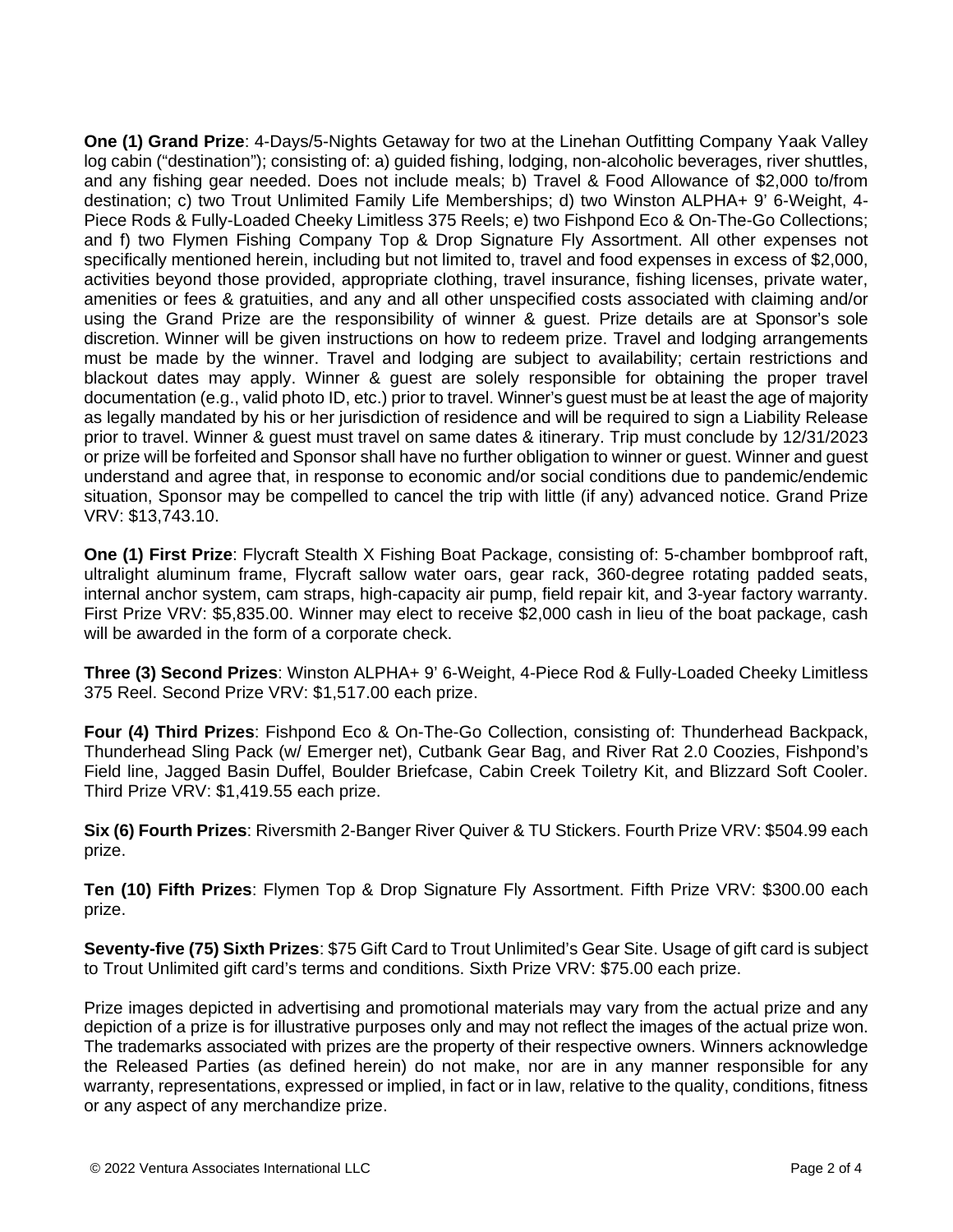**Winner Selection & Notification:** Potential winners will be selected in a random drawing on or about 7/6/22 from all eligible entries received during the Entry Period. Random drawing will be conducted by an independent judging organization ("judges") whose decisions are final & binding in all respects. Potential winners will be notified via email, overnight mail and/or carrier within approximately four (4) weeks after random drawing. In order to receive a prize, potential winners may be required to complete an Affidavit of Eligibility and Release of Liability which must be signed, notarized and returned within 14 days of date printed on notification or the potential winner will be disqualified and an alternate winner will be determined. If a potential winner fails to respond within 14 days, or if notification is returned as undeliverable, that potential winner will be disqualified and an alternate will be determined. All prizes will be awarded approximately 60 days of winner verification, except in cases of delay of availability. Sponsor is not responsible for such delays. All federal, state, local & other taxes, costs & expenses relating to the use, acceptance & possession of any prize are the sole responsibility of winners. Prizes are nontransferable & no substitution. Prizes are not redeemable for cash (except mentioned in First Prize). Sponsor reserves the right to substitute a prize for one of equal or greater value in its sole discretion. Winners of prizes valued at \$600 or more will be required to provide Social Security number to Sponsor or Sponsor's representative for tax reporting purposes before prizes are delivered. An IRS 1099-Misc Form will be prepared & filed in the name of each winner of a prize valued at \$600 or more.

**General:** By participating in the Sweepstakes, you (i) agree to be bound by these official rules, including all eligibility requirements, and (ii) agree to be bound by the decisions of Sponsor and the judges, which are final and binding in all matters relating to the Sweepstakes. Failure to comply with these official rules may result in disqualification from the Sweepstakes. Except where prohibited by law, entry and acceptance of prize constitute permission to use each winner's name, photograph, video, comments, hometown, likeness, and prize won (all at Sponsor's discretion) for future advertising, publicity in any and all media now or hereafter devised throughout the world in perpetuity, without additional compensation, notification, release, or permission. Sponsor is not responsible for any typographical or other error in the printing of the offer, administration of the Sweepstakes or in the announcement of any prize or for any suspension of the Sweepstakes or inability to implement the Sweepstakes or award the prizes as contemplated herein due to any "force majeure" event beyond its control, including delays or interruptions caused by acts of God, acts of war, natural disasters, weather, utility outages, acts of terrorism, pandemic/endemic or any federal, state, or local government law, order, or regulation, order of any court or regulator. Sponsor reserves the right to take action to: (i) permanently disqualify from any sweepstakes it sponsors any person it believes has intentionally violated these official rules; (ii) suspend entries if the Sweepstakes becomes unfairly impaired or technically corrupted in any way and to select winners from among all eligible entries received prior to such action. This Sweepstakes shall be governed by and interpreted under the laws of the State of New York, U.S.A. without regard to its conflicts of laws provisions. Any and all disputes, claims, and causes of action arising out of or in connection with this Sweepstakes, shall be resolved individually, without resort to any form of class action. Any claims, judgments and/or awards shall be limited to actual out-of-pocket costs associated with entering this Sweepstakes. Entrant hereby waives any rights or claims to attorney's fees, indirect, special, punitive, incidental or consequential damages of entrant, whether foreseeable or not and whether based on negligence or otherwise. **LEGAL WARNING:** ANY ATTEMPT BY AN INDIVIDUAL, WHETHER OR NOT AN ENTRANT, TO DELIBERATELY DAMAGE, DESTROY, TAMPER WITH OR VANDALIZE OR INTERFERE WITH THE OPERATION OF THE SWEEPSTAKES, IS A VIOLATION OF CRIMINAL AND CIVIL LAWS AND SPONSOR RESERVES THE RIGHT TO SEEK DAMAGES AND DILIGENTLY PURSUE ALL REMEDIES AND CRIMINAL PROSECUTION AGAINST ANY SUCH INDIVIDUAL TO THE FULLEST EXTENT PERMITTED BY LAW.

**Release:** Entrants on their behalf, and on behalf of their respective heirs, executors, administrators, legal representatives, successors and assigns ("Releasing Parties"), release, defend and hold harmless